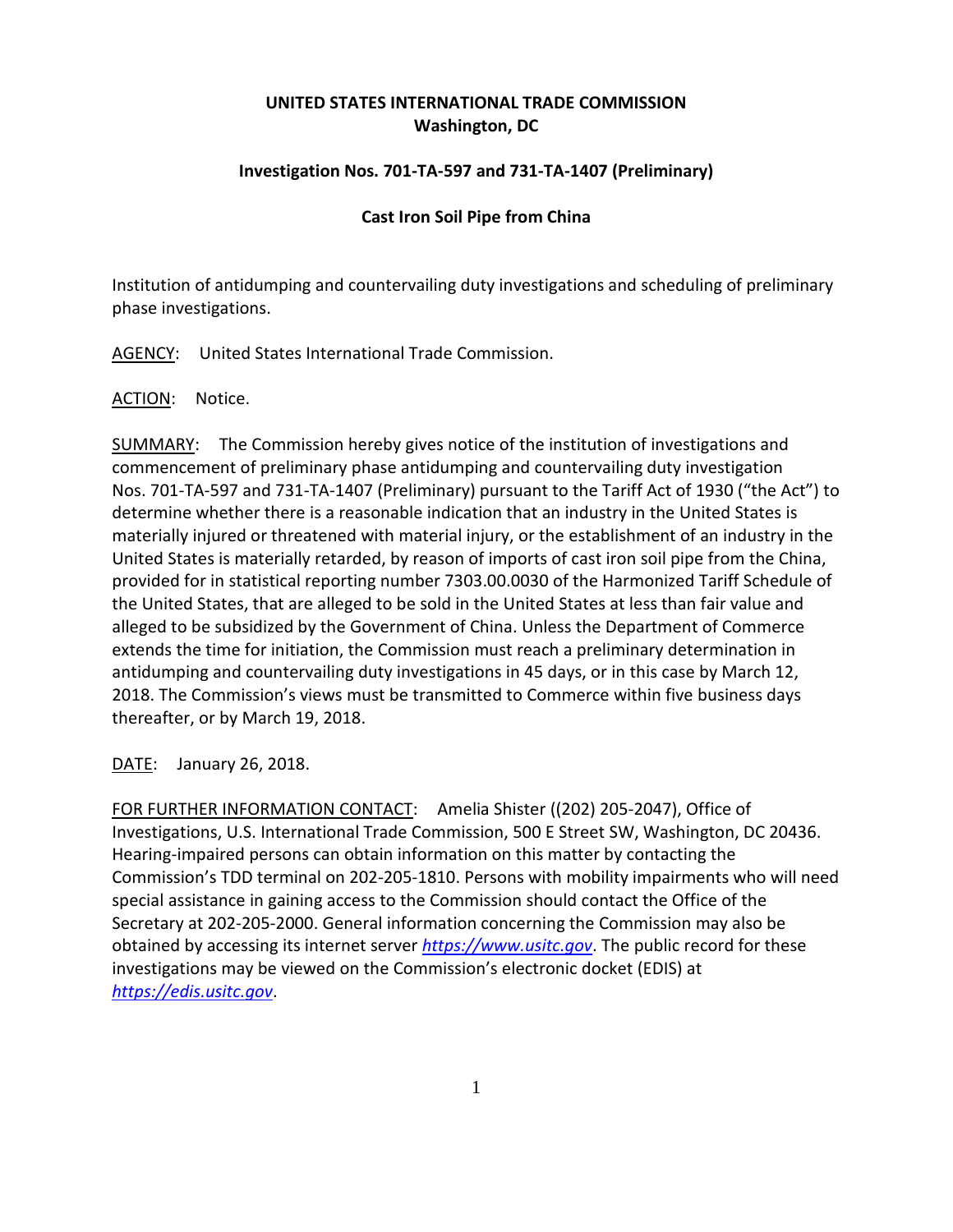## SUPPLEMENTARY INFORMATION:

Background.--These investigations are being instituted, pursuant to sections 703(a) and 733(a) of the Tariff Act of 1930 (19 U.S.C. 1671b(a) and 1673b(a)), in response to a petition filed on January 26, 2018, by the Cast Iron Soil Pipe Institute, Mundelein, Illinois.

For further information concerning the conduct of these investigations and rules of general application, consult the Commission's Rules of Practice and Procedure, part 201, subparts A and B (19 CFR part 201), and part 207, subparts A and B (19 CFR part 207).

Participation in the investigations and public service list.--Persons (other than petitioners) wishing to participate in the investigations as parties must file an entry of appearance with the Secretary to the Commission, as provided in sections 201.11 and 207.10 of the Commission's rules, not later than seven days after publication of this notice in the *Federal Register*. Industrial users and (if the merchandise under investigation is sold at the retail level) representative consumer organizations have the right to appear as parties in Commission antidumping duty and countervailing duty investigations. The Secretary will prepare a public service list containing the names and addresses of all persons, or their representatives, who are parties to these investigations upon the expiration of the period for filing entries of appearance.

Limited disclosure of business proprietary information (BPI) under an administrative protective order (APO) and BPI service list.--Pursuant to section 207.7(a) of the Commission's rules, the Secretary will make BPI gathered in these investigations available to authorized applicants representing interested parties (as defined in 19 U.S.C. 1677(9)) who are parties to the investigations under the APO issued in the investigations, provided that the application is made not later than seven days after the publication of this notice in the *Federal Register*. A separate service list will be maintained by the Secretary for those parties authorized to receive BPI under the APO.

Conference.--The Commission's Director of Investigations has scheduled a conference in connection with these investigations for 9:30 a.m. on Friday, February 16, 2018, at the U.S. International Trade Commission Building, 500 E Street SW, Washington, DC. Requests to appear at the conference should be emailed to [preliminaryconferences@usitc.gov](mailto:preliminaryconferences@usitc.gov) (DO NOT FILE ON EDIS) on or before February 14, 2018. Parties in support of the imposition of countervailing and antidumping duties in these investigations and parties in opposition to the imposition of such duties will each be collectively allocated one hour within which to make an oral presentation at the conference. A nonparty who has testimony that may aid the Commission's deliberations may request permission to present a short statement at the conference.

Written submissions.--As provided in sections 201.8 and 207.15 of the Commission's rules, any person may submit to the Commission on or before February 22, 2018, a written brief containing information and arguments pertinent to the subject matter of the investigations. Parties may file written testimony in connection with their presentation at the conference. All written submissions must conform with the provisions of section 201.8 of the